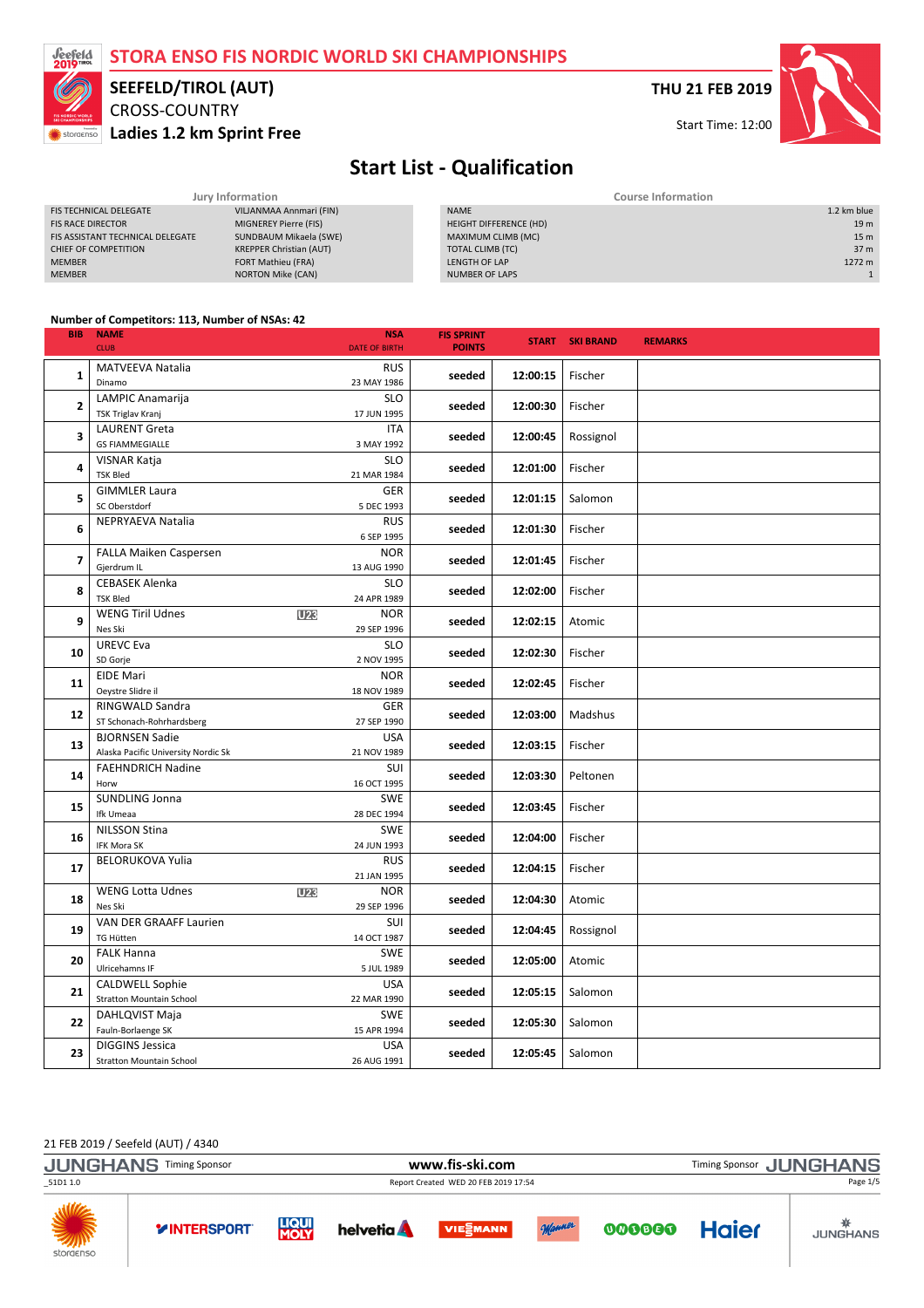

### SEEFELD/TIROL (AUT)

CROSS-COUNTRY Ladies 1.2 km Sprint Free THU 21 FEB 2019

Start Time: 12:00



# Start List - Qualification

| <b>BIB</b> | <b>NAME</b><br><b>CLUB</b>                                                 |            | <b>NSA</b><br><b>DATE OF BIRTH</b>     | <b>FIS SPRINT</b><br><b>POINTS</b> |                     | <b>START SKI BRAND</b> | <b>REMARKS</b> |
|------------|----------------------------------------------------------------------------|------------|----------------------------------------|------------------------------------|---------------------|------------------------|----------------|
| 24         | <b>SKISTAD Kristine Stavaas</b><br>Konnerud Ski                            | <b>U23</b> | <b>NOR</b><br>8 FEB 1999               | 41.66                              | 12:06:00            | Fischer                |                |
| 25         | <b>CARL Victoria</b><br>SCM Zella-Mehlis                                   |            | <b>GER</b><br>31 JUL 1995              | 47.11                              | 12:06:15            | Atomic                 |                |
| 26         | SOBOLEVA Elena                                                             |            | <b>RUS</b><br>8 JAN 1992               | 54.36                              | 12:06:30            | Fischer                |                |
| 27         | <b>BROCARD Elisa</b><br><b>CS ESERCITO</b>                                 |            | <b>ITA</b><br>27 OCT 1984              | 56.00                              | 12:06:45            | Salomon                |                |
| 28         | <b>KERN Julia</b><br><b>Stratton Mountain School</b>                       | <b>U23</b> | <b>USA</b><br>12 SEP 1997              | 61.83                              | 12:07:00            |                        |                |
| 29         | <b>CLAUDEL Delphine</b><br>La Bressaude                                    | <b>U23</b> | <b>FRA</b><br>23 MAR 1996              | 62.59                              | 12:07:15            | Salomon                |                |
| 30         | LYLYNPERA Katri<br>Vuokatti Ski Team Kainuu                                |            | <b>FIN</b><br>3 JAN 1994               | 65.41                              | 12:07:30            | Fischer                |                |
| 31         | <b>SCARDONI Lucia</b><br><b>GS FIAMMEGIALLE</b>                            |            | ITA<br>22 MAR 1991                     | 66.80                              | 12:07:45            | Fischer                |                |
| 32         | <b>KREHL Sofie</b><br>SC Oberstdorf                                        |            | <b>GER</b><br>22 SEP 1995              | 68.25                              | 12:08:00            | Salomon                |                |
| 33         | JANATOVA Katerina<br><b>DUKLA Liberec</b>                                  | <b>U23</b> | <b>CZE</b><br>13 MAR 1997              | 68.50                              | 12:08:15            |                        |                |
| 34         | <b>MONONEN Laura</b><br>Hameenlinnan Hiihtoseura<br><b>BERANOVA Tereza</b> |            | <b>FIN</b><br>5 OCT 1984<br><b>CZE</b> | 69.59                              | 12:08:30            | Rossignol              |                |
| 35         | Dukla Liberec<br><b>BEATTY Dahria</b>                                      | <b>U23</b> | 23 NOV 1998<br>CAN                     | 71.17                              | 12:08:45            |                        |                |
| 36         | Whitehorse CC Ski Club<br>KIRILLOVA Anastasia                              | <b>U23</b> | 7 MAR 1994<br><b>BLR</b>               | 73.64                              | 12:09:00            | Fischer                |                |
| 37         | <b>DEBERTOLIS Ilaria</b>                                                   |            | 20 FEB 1996<br>ITA                     | 74.84                              | 12:09:15            | Atomic                 |                |
| 38         | <b>GS FIAMME ORO</b><br><b>KYLLOENEN Anne</b>                              |            | 17 SEP 1989<br><b>FIN</b>              | 75.96                              | 12:09:30            | Fischer                |                |
| 39         | Kainuun Hiihtoseura<br><b>UNTERWEGER Lisa</b>                              |            | 30 NOV 1987<br>AUT                     | 77.75                              | 12:09:45            | Fischer                |                |
| 40         | SK Rottenmann-Steiermark<br><b>SKINDER Monika</b>                          | <b>U23</b> | 4 FEB 1995<br>POL                      | 82.58                              | 12:10:00            | Atomic                 |                |
| 41         | Mulks Grupa oscar tomaszow lubelski<br>PROCHAZKOVA Alena                   |            | 19 NOV 2001<br><b>SVK</b>              | 83.28                              | 12:10:15            | Atomic                 |                |
| 42         | LK Slavia UMB Banska Bystrica<br><b>HYNCICOVA Petra</b>                    |            | 9 AUG 1984<br><b>CZE</b>               | 87.28                              | 12:10:30            | Fischer                |                |
| 43         | Dukla Liberec<br>NOVAKOVA Petra                                            |            | 1 MAY 1994<br><b>CZE</b>               | 89.97                              | 12:10:45            |                        |                |
| 44         | Lk Slovan Karlovy Vary / CS MV<br><b>KORVA Anita</b>                       | <b>U23</b> | 17 AUG 1993<br><b>FIN</b>              | 91.41                              | 12:11:00            | Rossignol              |                |
| 45         | Kainuun Hiihtoseura<br>SERONOSOVA Polina                                   |            | 12 APR 1999<br><b>BLR</b>              | 95.41                              | 12:11:15   Peltonen |                        |                |
| 46         | <b>MACISAAC-JONES Maya</b>                                                 |            | 22 JAN 1993<br>CAN                     | 96.69                              | 12:11:30            |                        |                |
| 47         | <b>Rocky Mountain Racers</b><br><b>TAYLOR Annika</b>                       |            | 27 MAY 1995<br><b>GBR</b>              | 99.77                              | 12:11:45            |                        |                |
| 48         | Lillehammer SkiKlub<br>SHEVCHENKO Anna                                     |            | 4 JUN 1993<br>KAZ                      | 105.99                             | 12:12:00            |                        |                |
| 49         | LETOCHA Urszula                                                            |            | 4 AUG 1993<br>POL                      | 110.78                             | 12:12:15            | Fischer                |                |
| 50         | LKS Markam Wisniowa-Osieczany<br><b>PULLES Mariel Merlii</b>               | <b>U23</b> | 15 JAN 1994<br>EST                     | 111.74                             | 12:12:30            | Fischer                |                |
| 51         | Karupesa Team                                                              |            | 1 NOV 1998                             | 113.82                             | 12:12:45            |                        |                |

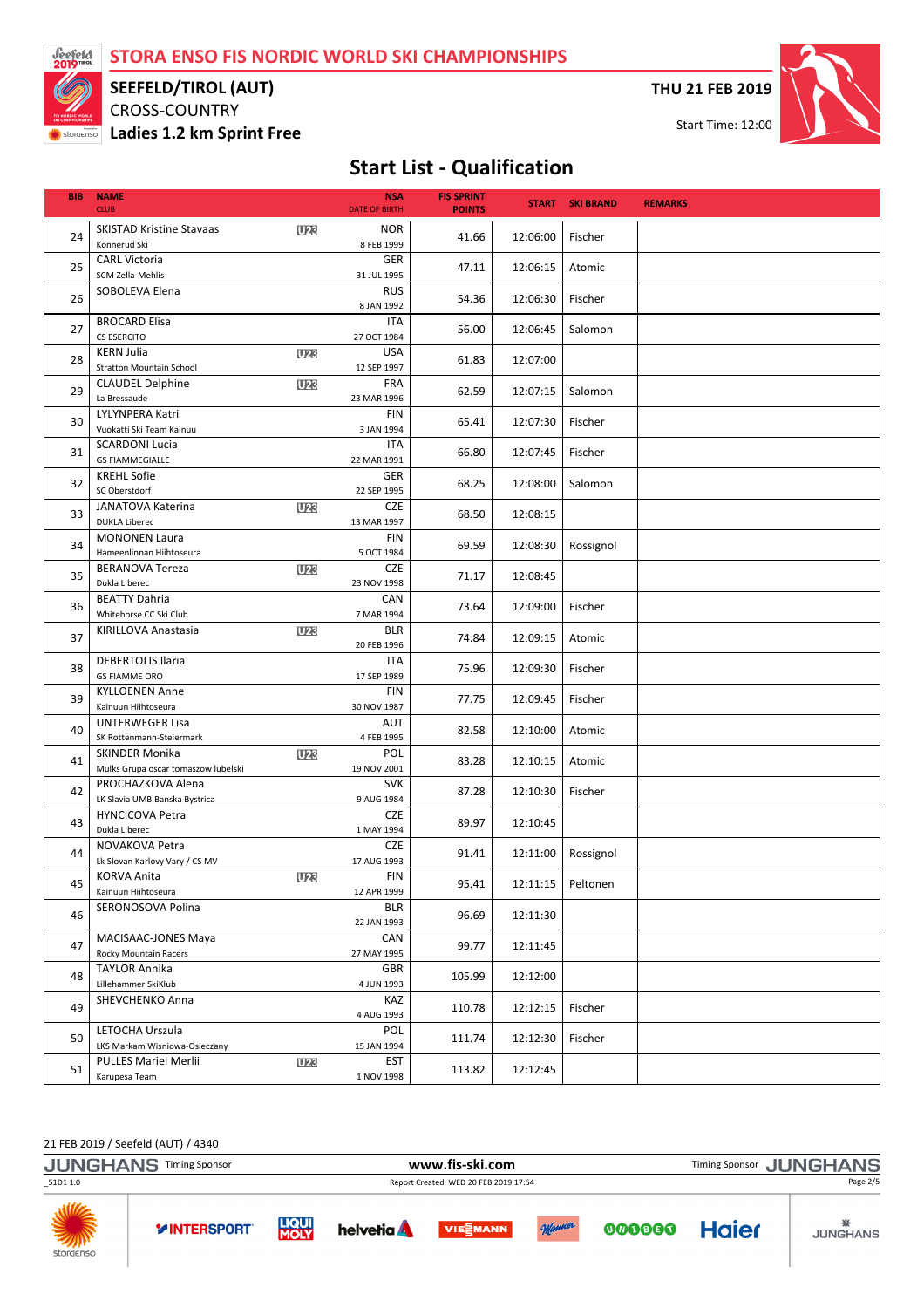

### SEEFELD/TIROL (AUT)

CROSS-COUNTRY Ladies 1.2 km Sprint Free THU 21 FEB 2019

Start Time: 12:00



## Start List - Qualification

| <b>BIB</b> | <b>NAME</b><br><b>CLUB</b>                                    |            | <b>NSA</b><br><b>DATE OF BIRTH</b> | <b>FIS SPRINT</b><br><b>POINTS</b> |          | <b>START SKI BRAND</b> | <b>REMARKS</b> |
|------------|---------------------------------------------------------------|------------|------------------------------------|------------------------------------|----------|------------------------|----------------|
| 52         | LI Xin                                                        |            | <b>CHN</b><br>31 JUL 1992          | 113.87                             | 12:13:00 | Fischer                |                |
| 53         | STEWART-JONES Katherine<br>Nakkertok                          |            | CAN<br>5 MAY 1995                  | 117.89                             | 12:13:15 |                        |                |
| 54         | <b>YEATON Jessica</b>                                         |            | <b>AUS</b><br>21 NOV 1991          | 122.26                             | 12:13:30 |                        |                |
| 55         | MA Qinghua<br>Chinese Ski association                         |            | <b>CHN</b><br>26 MAY 1995          | 127.87                             | 12:13:45 |                        |                |
| 56         | <b>KALETA Weronika</b><br>LKS MARKAM Wisniowa-Osieczany       | <b>U23</b> | POL<br>21 JUN 1999                 | 128.19                             | 12:14:00 |                        |                |
| 57         | MARCISZ Izabela<br>SS Przadki Ski                             | <b>U23</b> | POL<br>18 MAY 2000                 | 131.46                             | 12:14:15 |                        |                |
| 58         | CHI Chunxue                                                   | U23        | <b>CHN</b><br>4 JAN 1998           | 132.81                             | 12:14:30 | Fischer                |                |
| 59         | EIDUKA Patricija<br>Aizkraukle                                | <b>U23</b> | LAT<br>1 FEB 2000                  | 135.42                             | 12:14:45 |                        |                |
| 60         | KAMINSKA Valentyna                                            |            | <b>UKR</b><br>5 SEP 1987           | 140.89                             | 12:15:00 |                        |                |
| 61         | <b>MALEC Vedrana</b><br>SK Sljeme                             |            | <b>CRO</b><br>24 MAR 1990          | 141.19                             | 12:15:15 | Fischer                |                |
| 62         | <b>BYKOVA Irina</b>                                           |            | KAZ<br>6 JUL 1993                  | 142.63                             | 12:15:30 | Fischer                |                |
| 63         | MUTAGAROVA Elmira                                             | <b>U23</b> | KAZ<br>9 MAR 1996                  | 143.10                             | 12:15:45 |                        |                |
| 64         | <b>GUDNADOTTIR Kristrun</b>                                   | <b>U23</b> | <b>ISL</b><br>13 OCT 1997          | 143.35                             | 12:16:00 |                        |                |
| 65         | JEZERSEK Barbara<br>NSD Medvode                               |            | <b>AUS</b><br>31 OCT 1986          | 146.53                             | 12:16:15 | Atomic                 |                |
| 66         | <b>MENG Honglian</b><br>Hei Longjiang                         | <b>U23</b> | <b>CHN</b><br>2 SEP 1997           | 162.54                             | 12:16:30 | Atomic                 |                |
| 67         | <b>PAUL Katerina</b><br>Birkebeiner Nordic Ski Club           | <b>U23</b> | AUS<br>16 MAY 1996                 | 165.95                             | 12:16:45 |                        |                |
| 68         | <b>KROL Yuliia</b>                                            | <b>U23</b> | <b>UKR</b><br>22 OCT 1998          | 176.11                             | 12:17:00 |                        |                |
| 69         | KLEMENTOVA Barbora<br><b>KL Novaky</b>                        |            | <b>SVK</b><br>11 OCT 1994          | 182.97                             | 12:17:15 |                        |                |
| 70         | <b>ANTYPENKO Tetiana</b>                                      |            | <b>UKR</b><br>24 SEP 1981          | 184.70                             | 12:17:30 | Fischer                |                |
| 71         | <b>CHANLOUNG Karen</b><br>Ski and Snowboard Association of Th | U23        | <b>THA</b><br>1 JUL 1996           | 189.35                             | 12:17:45 |                        |                |
| 72         | TYULENEVA Valeriya                                            | <b>U23</b> | KAZ<br>27 SEP 1997                 | 191.71                             | 12:18:00 | Fischer                |                |
| 73         | ILIC Anja<br>Zvezda                                           | U23        | SRB<br>30 OCT 1998                 | 228.62                             | 12:18:15 |                        |                |
| 74         | OLEKH Viktoriya                                               |            | <b>UKR</b><br>2 OCT 1993           | 271.94                             | 12:18:30 |                        |                |
| 75         | OKORO Nansi<br>Alexander Logistics                            | <b>U23</b> | <b>BUL</b><br>12 JUL 1999          | 295.68                             | 12:18:45 |                        |                |
| 76         | <b>DRNDIC Maida</b><br>PES                                    | U23        | SRB<br>7 FEB 1999                  | 295.68                             | 12:19:00 |                        |                |
| 77         | MOURAO Jaqueline<br>National Team                             |            | <b>BRA</b><br>27 DEC 1975          | 298.79                             | 12:19:15 | Salomon                |                |
| 78         | AUZINA Kitija<br>Madona Bjss                                  | U23        | LAT<br>23 SEP 1996                 | 311.56                             | 12:19:30 | Salomon                |                |
| 79         | <b>WATSON Aimee</b><br>NSW Ski Association                    |            | AUS<br>28 JUL 1987                 | 321.59                             | 12:19:45 | Fischer                |                |

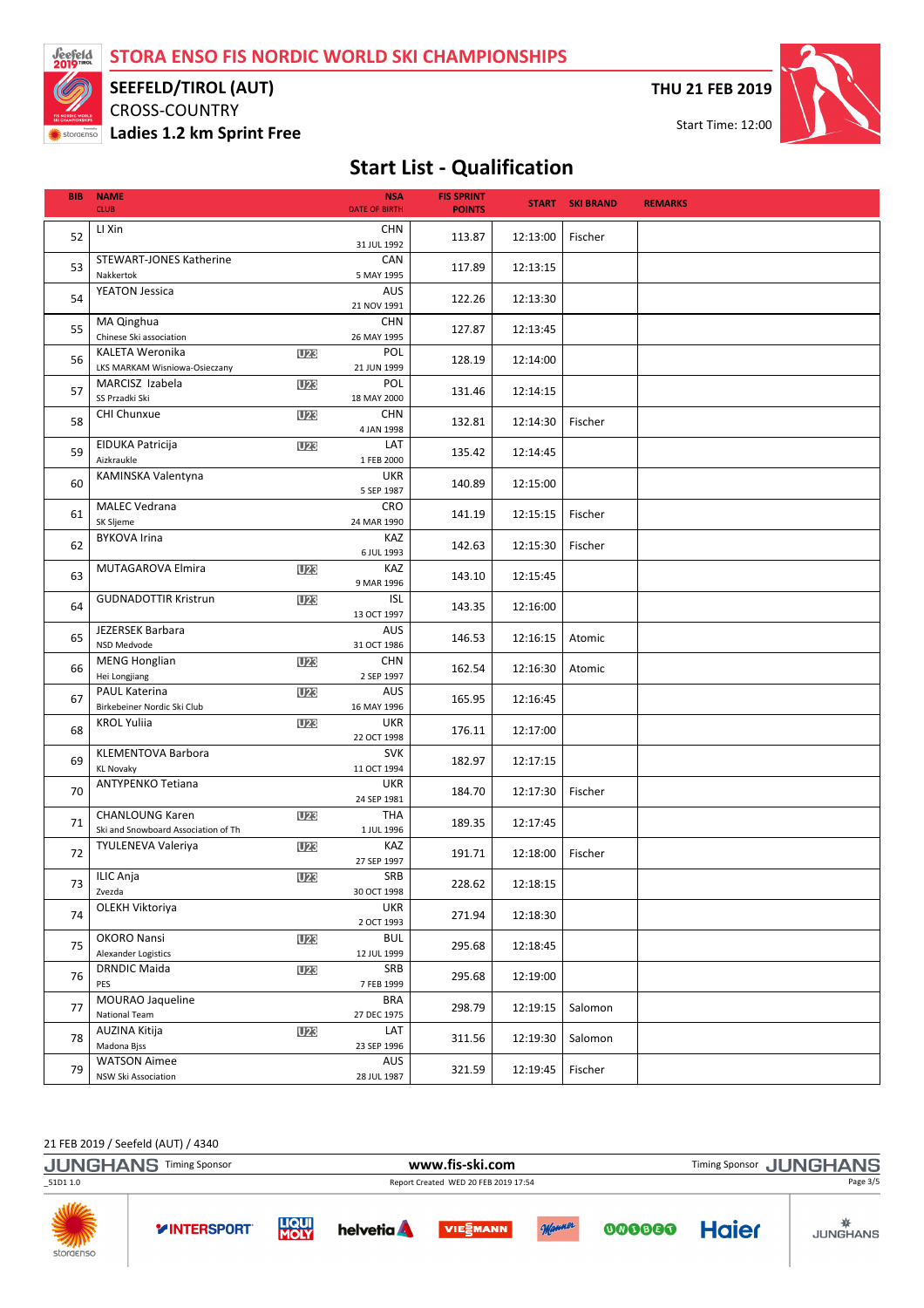

### SEEFELD/TIROL (AUT)

CROSS-COUNTRY Ladies 1.2 km Sprint Free THU 21 FEB 2019



### Start List - Qualification

| <b>BIB</b> | <b>NAME</b><br><b>CLUB</b>                              |                 | <b>NSA</b><br><b>DATE OF BIRTH</b> | <b>FIS SPRINT</b><br><b>POINTS</b> |          | <b>START SKI BRAND</b> | <b>REMARKS</b> |
|------------|---------------------------------------------------------|-----------------|------------------------------------|------------------------------------|----------|------------------------|----------------|
| 80         | <b>KUSMUK Sanja</b><br>SK Romanija                      | <b>U23</b>      | BIH<br>17 MAR 1996                 | 327.97                             | 12:20:00 |                        |                |
| 81         | <b>BILIUNAITE Martyna</b><br>Utenos Sc                  | U23             | LTU<br>23 DEC 1999                 | 329.74                             | 12:20:15 |                        |                |
| 82         | SAVEHSHEMSHAKI Zahra                                    |                 | IRI<br>17 DEC 1994                 | 338.43                             | 12:20:30 |                        |                |
| 83         | NTANOU Maria<br><b>EOS Naousas</b>                      |                 | GRE<br>3 MAR 1990                  | 346.62                             | 12:20:45 |                        |                |
| 84         | <b>GONZALEZ Catalina</b><br>Club Andino bariloche       | <b>U23</b>      | ARG<br>2 FEB 2001                  | 351.90                             | 12:21:00 |                        |                |
| 85         | <b>ENKHBAYAR Ariuntungalag</b><br>Aldar Sport committee | U23             | MGL<br>15 JAN 1997                 | 360.60                             | 12:21:15 |                        |                |
| 86         | <b>TIR Sahel</b>                                        | U23             | IRI<br>13 JUL 2000                 | 369.68                             | 12:21:30 |                        |                |
| 87         | ARIUNSANAA Enkhtuul<br>Kilchinh                         | <b>U23</b>      | MGL<br>14 JAN 1996                 | 386.42                             | 12:21:45 |                        |                |
| 88         | SALCEDO Claudia<br><b>Boinas Verdes</b>                 |                 | <b>CHI</b><br>19 JUL 1980          | 392.40                             | 12:22:00 |                        |                |
| 89         | <b>SKENDER Gabrijela</b><br><b>TSK Ravnogorac</b>       | <b>U23</b>      | <b>CRO</b><br>7 OCT 1999           | 396.50                             | 12:22:15 |                        |                |
| 90         | <b>REPECKAITE Fausta</b><br>Anyksciu KKSC               | <b>U23</b>      | LTU<br>6 DEC 2001                  | 398.11                             | 12:22:30 |                        |                |
| 91         | <b>DULAMSUREN Oyunchimeg</b><br><b>Tuv Province</b>     | <b>U23</b>      | MGL<br>14 AUG 2000                 | 426.98                             | 12:22:45 |                        |                |
| 92         | <b>VOJINOVIC Anastasija</b><br>SK Sjenica               | <b>U23</b>      | SRB<br>13 NOV 2000                 | 427.56                             | 12:23:00 |                        |                |
| 93         | TODOROVSKA Viktorija<br>Skii Ris                        | <b>U23</b>      | <b>MKD</b><br>26 NOV 2000          | 430.41                             | 12:23:15 |                        |                |
| 94         | CITOVICIUTE Violeta<br>VMSC                             | <b>U23</b>      | LTU<br>27 MAR 2000                 | 435.53                             | 12:23:30 |                        |                |
| 95         | PAPP Ildiko<br>Nord Sport SE                            |                 | <b>HUN</b><br>12 AUG 1982          | 444.61                             | 12:23:45 |                        |                |
| 96         | SIAVRO Emilija<br>Vilnius district sport school         | U23             | LTU<br>25 JUN 2002                 | 446.67                             | 12:24:00 |                        |                |
| 97         | BEYRAMI BAHER Samaneh                                   |                 | IRI<br>12 JUN 1991                 | 454.21                             | 12:24:15 |                        |                |
| 98         | DJORDJEVIC Jelena<br>Sk Zlatibor                        | <b>U23</b>      | SRB<br>9 SEP 2002                  | 511.25                             | 12:24:30 |                        |                |
| 99         | JOVANOVSKA Viktorija<br>Skii Ris                        | U23             | <b>MKD</b><br>11 JUL 2000          | 569.84                             | 12:24:45 |                        |                |
| 100        | <b>DUMAN Aysenur</b>                                    | <b>U23</b>      | <b>TUR</b><br>1 MAR 1999           | 589.94                             | 12:25:00 |                        |                |
| 101        | <b>MEYER MAGULAS Melina</b><br>EOS Metsovou             |                 | GRE<br>18 JAN 1985                 | 607.45                             | 12:25:15 |                        |                |
| 102        | KIASHEMSHAKI Samaneh                                    |                 | IRI<br>26 SEP 1990                 | 609.04                             | 12:25:30 |                        |                |
| 103        | NIMPITI Georgia<br><b>EOS Naousas</b>                   | <b>U23</b>      | GRE<br>31 JUL 1997                 | 663.74                             | 12:25:45 |                        |                |
| 104        | <b>KEIROUZ Nour</b><br>Al Chabab al riadi beirut        |                 | LBN<br>4 JUL 1993                  | 721.33                             | 12:26:00 |                        |                |
| 105        | <b>MIRZA Valentina</b>                                  | U <sub>23</sub> | MDA<br>11 FEB 1999                 | 721.75                             | 12:26:15 |                        |                |
| 106        | <b>KAYROUZ Mery</b><br>Down Hills                       | <b>U23</b>      | LBN<br>28 AUG 1997                 | 731.79                             | 12:26:30 |                        |                |
| 107        | KLOBUCZEK Poonyanuch                                    |                 | THA<br>4 AUG 1981                  | 823.05                             | 12:26:45 |                        |                |